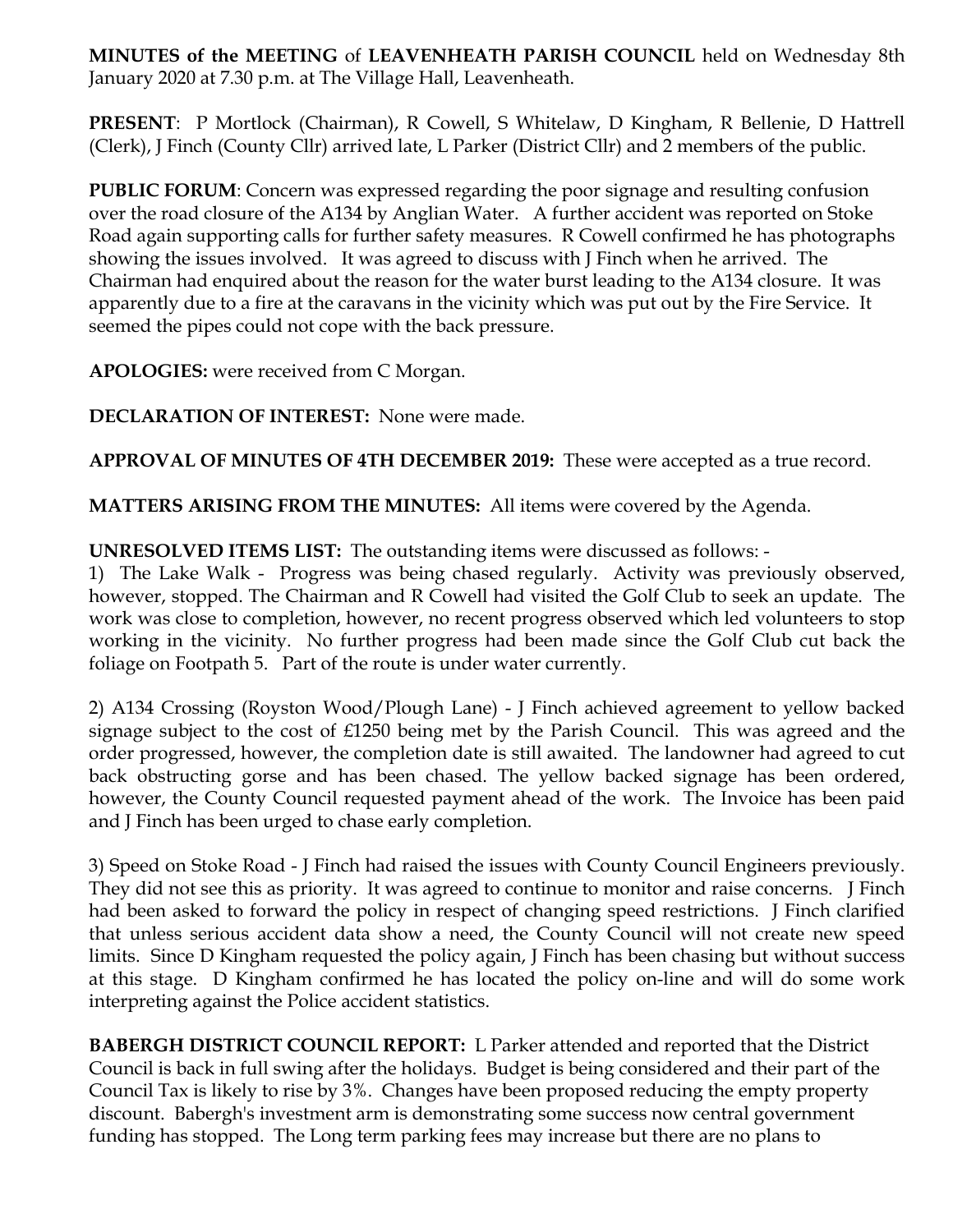introduce charges for short term parking. The new homes bonus is being phased out. It is recognised planning enforcement could improve, so a transformation program is in place. He enquired about the status of The Lion application. It is likely an consultation amendment will follow. Currently our land supply is holding strong. L Parker agreed to investigate the maintenance of 2 pieces of Babergh land in poor condition currently.

**POLICE REPORT**: There was no report, however, P Mortlock had provided a link showing our crime figures that can be accessed from our website. S Whitelaw reported on the crimes ongoing since November which are showing on the site which include1 local report of a burglary in Honey Lane.

**SUFFOLK COUNTY COUNCIL REPORT:** County Cllr J Finch attended and his report covered the approaching deadline for school place applications. More Special Educational Needs and Disability unit places will be available from September 2020. Budgets are in progress. Further Adoption/Fostering Information Sessions are arranged. On local matters he was disappointed with the response of Anglian Water during the necessary A134 road diversions. He was constantly in contact with them to ease the issues involved. He would like a formal apology from them and better systems in place for any future diversions. Members asked J Finch about the Public Forum item of a further accident on Stoke Road. D Kingham will liaise with J Finch between meetings regarding the policy implementation - **Action D Kingham**. S Whitelaw agreed to email to ensure that the SLOW markings get re-painted as a minimum - **Action S Whitelaw**.

**NEIGHBOURHOOD PLANNING/ HOUSING NEEDS SURVEY:** D Kingham reported that they are starting to analyse the data from the survey. The Prize draw will happen at the coffee morning on Saturday. It was agreed that the prize will be reimbursed under Payments. The Steering Group is looking at grants and being approached by landowners. A Community Meeting is being arranged for February to look at Objectives going forward. A leaflet drop was suggested and agreed.

**CORRESPONDENCE:** On-going correspondence was discussed. A Complaint about Plough Lane drainage, as a previous ditch is no longer open, will be passed on to the Golf Club.

**HIGHWAYS**: There were no additional Highways matters other than the items under the Public Forum and unresolved items already discussed.

**FINANCE:** The Bank Balances as at 6th January are £34804.87 in the Community Account and £15479.93 in the Rate Reward Account making a total of £50284.80.

The Precept form was signed in respect of a standstill budget of £19490 approved at the December Meeting.

The Financial Regulations had been reviewed and updated with the most recent model from NALC. Approval of these was proposed by the Chairman, seconded by S Whitelaw and unanimously carried. It was agreed to start seeking quotes for maintenance jobs identified.

## **The following were authorised for payment: -**

| Funds Transfer | 421.35 | D K Hattrell        | Clerk's Salary     |
|----------------|--------|---------------------|--------------------|
| Funds Transfer | 100.40 | Inland Revenue Only | Clerk's Deductions |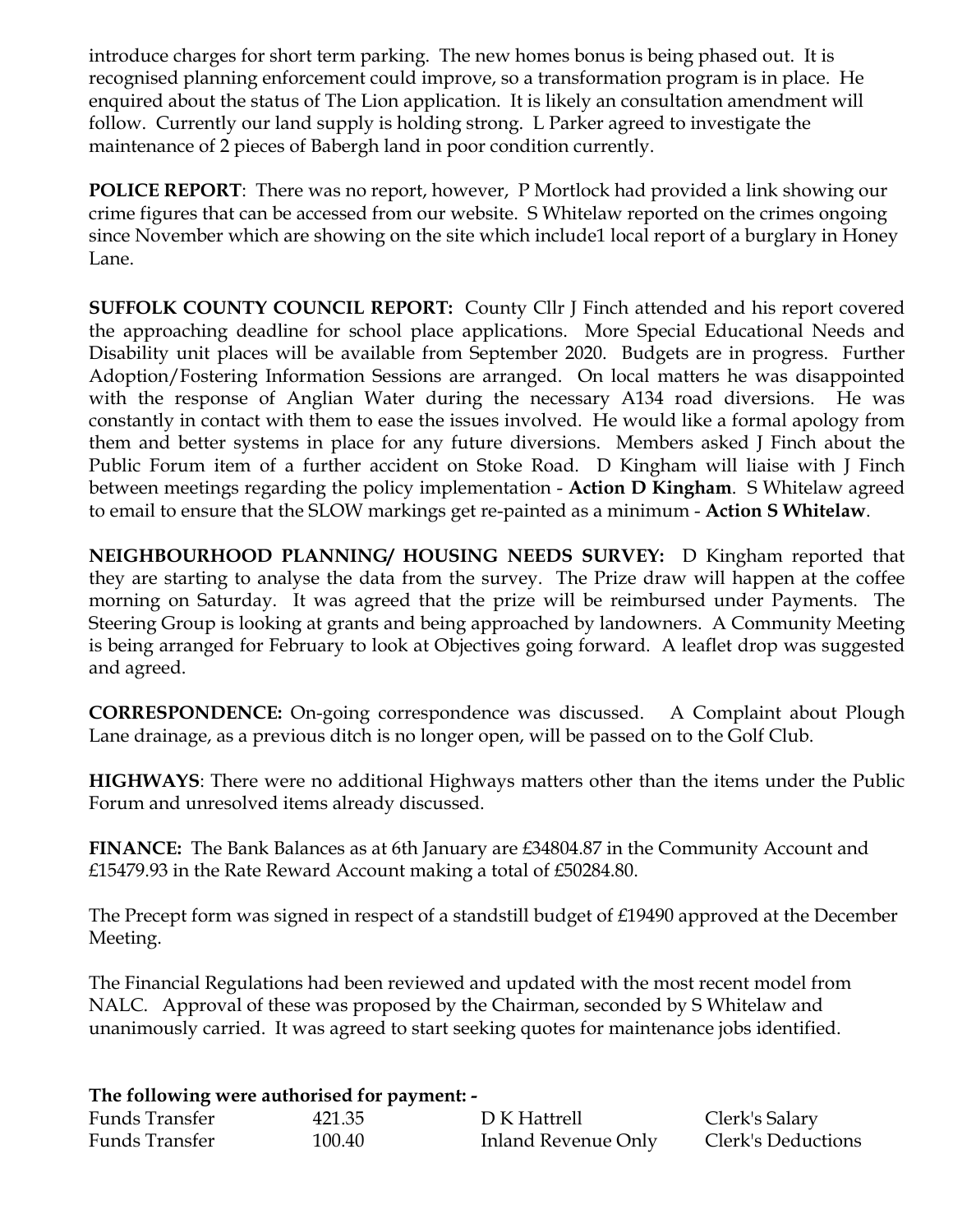| Funds Transfer | 169.13 | SCC Pension ACC                    | Clerk's Pension |
|----------------|--------|------------------------------------|-----------------|
| Funds Transfer | 36.00  | Leavenheath Village Hall Hall hire |                 |
| Funds Transfer | 100.00 | D Kingham                          | NP prize draw   |

**Total £826.88**

**REPORTS FROM ORGANISATIONS AND REPRESENTATIVES :** Reports were given from the Village Green, Village Hall and Community Woodland. Encouraging levels of on-going hiring was reported at the Village Hall. Plastic fence posts have been agreed to extend the lifespan. The Cinema has had its best year. There is a new Secretary in place at the Village Green and R Cowell has carried out the Village Green Risk Assessment. Activity continues at both Woodlands. Some branches have been blown down in Royston Wood in recent high winds.

**IDEAS TO IMPROVE THE VILLAGE**: R Cowell reported the need to promote the Tree Warden activity with younger people in the Village. It was agreed to sound out the Coffee Morning for ideas. There is now renewed interest in Community Speed Watch. If a co-ordinator comes forward this can be progressed. The Clerk agreed to look out the contacts of the representatives who presented at the Annual Parish Meeting 2 years ago - **Action Clerk.** 

**REPORTS AND QUESTIONS FROM CHAIRMAN AND MEMBERS**: An advert is being put together to encourage new Parish Council Members. It was noted that legal deeds are referred to in the new Financial Regulations. The ones for the Village Hall are still being located. D Kingham agreed to investigate the light obscured by a tree. D Kingham agreed to put a reminder on Facebook about the deadline for Primary School Places. The Chairman received an update from the Lady Anne Windsor Trust Charity over the holiday period.

The meeting closed at **9.20 p.m**.

**Planning Meeting on 8th January 2020**

*The following decisions was advised from the Planning Authority:-*